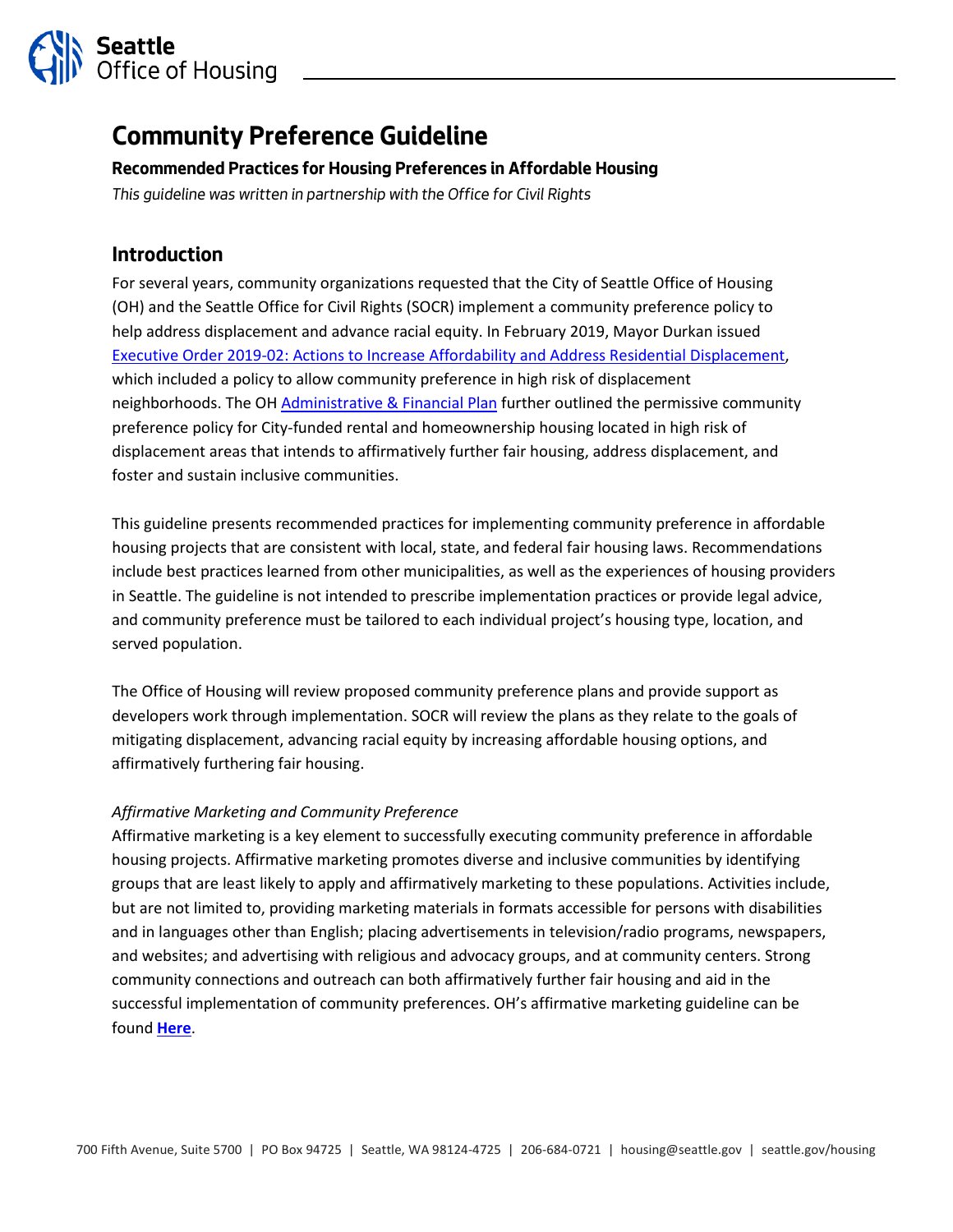# **Recommended Practices**

*Categories*

- 1. Geographic Boundaries
- 2. Preference Types
- 3. Qualifying for a Preference
- 4. Applicable Units
- 5. Tenant Selection
- 6. Homeownership Projects
- 7. Verification Documents
- 8. Waitlists
- 9. Plan Submission
- 10. Technical Assistance
- 11. Data/Resources

### **1. Geographic Boundaries**

- Sponsors with affordable housing projects located within census tracts representing 'high risk of displacement areas' may consider implementing a community preference policy to help address displacement. The list of eligible census tracts can be found **[Here](http://www.seattle.gov/Documents/Departments/Housing/Programs%20and%20Initiatives/Community%20Preference/Geographic%20Boundaries%20Map%20and%20Census%20Tract%20List.pdf)**. Census tracts were selected based on the City of Seattle's 2035 Comprehensive Plan's Displacement Risk Index identifying high displacement risk neighborhoods. In addition, census tracts with high displacement risk in previous decades not captured in the Comprehensive Plan analysis have also been included.
- From the list provided, developers preparing a community preference policy should select census tracts that reasonably represent the geographic boundaries of the project's surrounding community. Proposing additional census tracts beyond the list of eligible census tracts may require supporting data and rationale.

## **2. Preference Types**

The following OH-recommended preferences aim to serve communities affected by historic and/or current displacement pressures without perpetuating segregation or creating a disparate impact if implemented.

#### • **Applicant is a current resident**

For projects in neighborhoods currently facing high risk of displacement.

- **Applicant, family member, or ancestor (i.e. great-grandparent) is a former resident**  For projects in neighborhoods that have historically been affected by high displacement.
- **Applicant has community ties or utilizes community services in the neighborhood**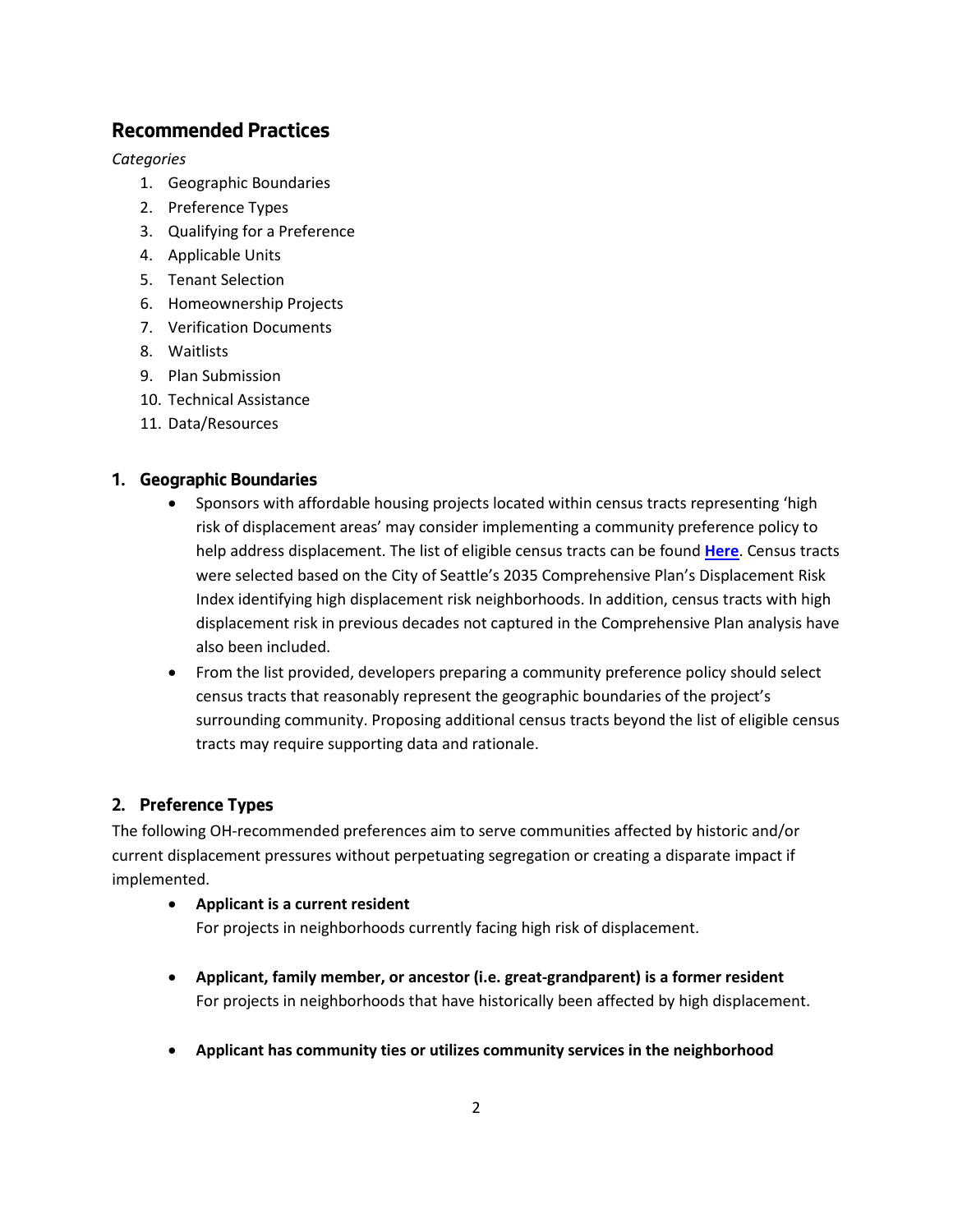For projects that would wish to include members of organizations (i.e. cultural, religious, social, etc.) or people who utilize services offered in the community in order to reach those least likely to apply.

Sponsors should review all available data when selecting preference types to implement. A project may have any number of the recommended preference types and may also use additional preferences. Determining which preferences to use must be based on the objective of providing fair access to housing while fostering diverse and inclusive communities. Community preferences must be included in the rental criteria under First-in-Time at Seattle Municipal Code (SMC) 14.08.050.

# **3. Qualifying for a Preference**

## *Ranked Preference*

Sponsors that use more than one preference are recommended to use a ranked preference policy that awards points by preference type. Preference types can also have different point values depending on the project vision. An example of a project addressing both historical and current displacement with a ranked preference policy could be:

- 1. Applicant is a current resident 2 points
- 2. Applicant, family member, or ancestor is a former resident 3 points
- 3. Applicant has community ties or utilizes community services 1 point

## *Non-Ranked*

A non-ranked preference policy categorizes applicants as qualified or not qualified for community preference, regardless of the number of preference types in the project. An example of a project addressing both historical and current displacement with a non-ranked preference policy could be:

- 1. Applicant is a current resident Qualified
- 2. Applicant, family member, or ancestor is a former resident Qualified
- 3. Applicant has community ties or utilizes community services– Qualified
- 4. Applicant meets more than one preference listed above Qualified

# **4. Applicable Units**

The Community Preference policy should not perpetuate segregation nor result in discrimination against any person based upon a protected class status. Community preference may not apply to more than 50% of the project's units. Sponsors must have an even distribution of AMI levels and unit sizes between preference and non-preference units.

The following example shows a 60-unit project with a 50% community preference policy.

| <b>AMI Level</b> | <b>Number of</b><br><b>Units</b> | <b>Total Community</b><br><b>Preference Units</b> | <b>Total Non-Community</b><br><b>Preference Units</b> |
|------------------|----------------------------------|---------------------------------------------------|-------------------------------------------------------|
| 60% AMI          | 30                               |                                                   |                                                       |
| 50% AMI          | 20                               |                                                   |                                                       |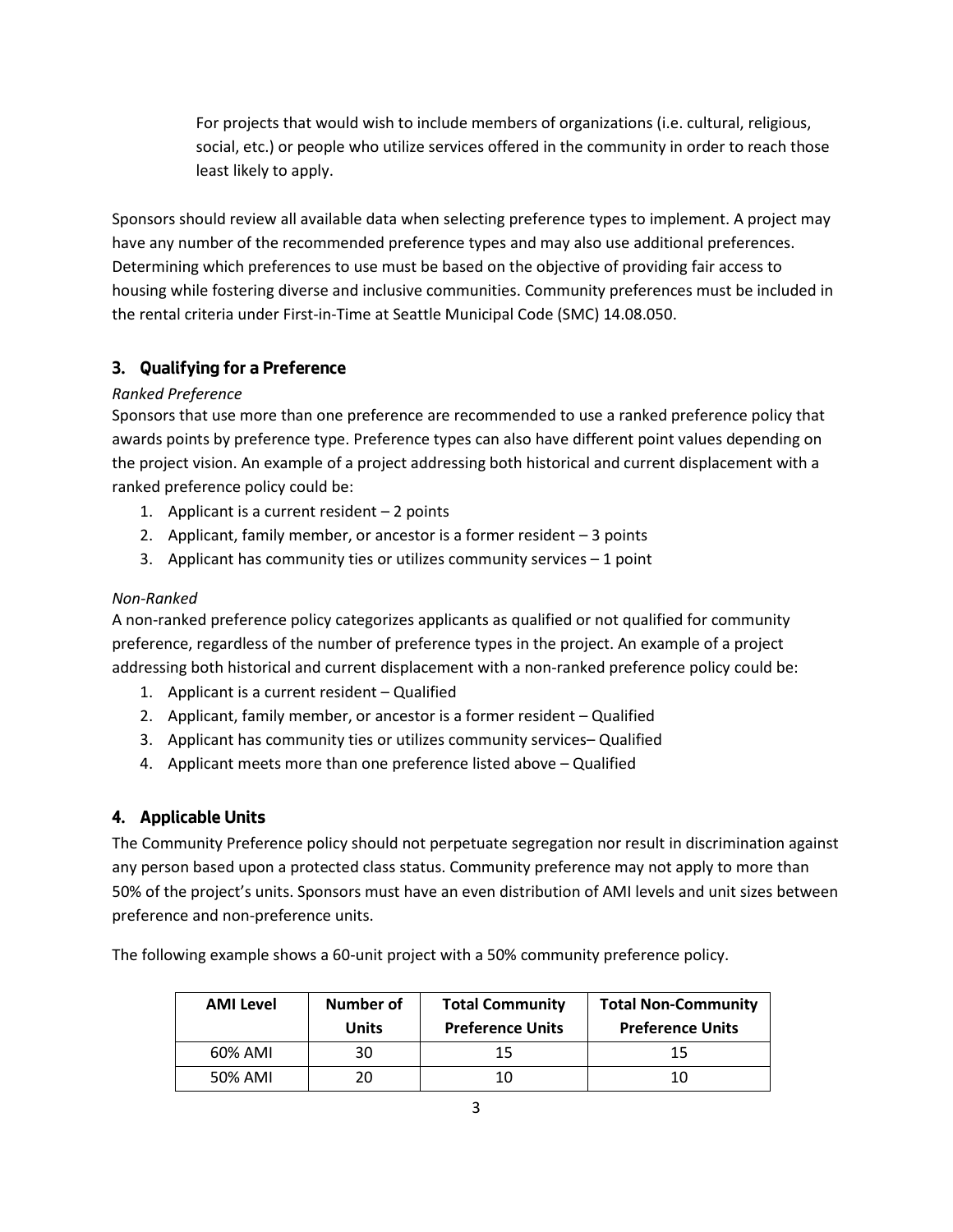| 200<br>.<br>- - | -- |  |  |
|-----------------|----|--|--|
|-----------------|----|--|--|

| <b>Bedroom Size</b> | <b>Number of</b> | <b>Total Community</b>  | <b>Total Non-Community</b> |
|---------------------|------------------|-------------------------|----------------------------|
|                     | <b>Units</b>     | <b>Preference Units</b> | <b>Preference Units</b>    |
| <b>Studios</b>      | 30               | 15                      | 15                         |
| 1 Bedroom           | 20               | 10                      |                            |
| 2 Bedrooms          | 10               |                         |                            |

#### **5. Tenant Selection**

*There are two recommended tenant selection processes in rental affordable housing projects: (1) firstcome, first-served or (2) a lottery. Developers should ensure they are consistent with Seattle Open Housing Ordinance (SMC 14.08) and Fair Chance Housing (14.09) when implementing a Community Preference policy. First-come, First-served*

Developers accept the first qualified and completed application on a first-come, first-served basis during the application submittal period. A complete application includes all the information, documentation, and submissions required by the developer in order to conduct a screening. Lack of a material omission in the application by an applicant will not render the application incomplete.

If developers need additional information or documentation to verify community preferences, they should give applicants sufficient time to gather the documentation required to qualify for community preference after their application is submitted. Please see [SMC 14.08 Open Housing Ordinance](https://library.municode.com/wa/seattle/codes/municipal_code?nodeId=TIT14HURI_CH14.08UNHOPR_14.08.050FI-T) for the requirement under [First-in-Time.](https://www.seattle.gov/civilrights/civil-rights/fair-housing/first-in-time)

#### *Lottery*

Developers can utilize a lottery to select from an applicant pool at random. Once the applicants are selected, a developer can require applicants in that order to submit a completed application with preference verification documents. If developers need additional information or documentation to verify community preferences, they should give applicants sufficient time to gather the documentation required to qualify for community preference after their application is submitted. Applicant selection will need to be consistent with First-in-Time provisions under Seattle's Open Housing Ordinance (SMC 14.08), except when units are set aside to serve vulnerable populations. Choosing the lottery method for a project may remove barriers for applicants in need of language interpretation, reasonable accommodation, flexible hours for application submission, and people who have mobility restrictions.

#### **6. Homeownership Projects**

Community preference can also be utilized in homeownership projects. The community preference policy should apply only to newly-developed and resale-restricted homes. In homeownership opportunities, OH recommends community preference be utilized as a tiebreaker scoring system. For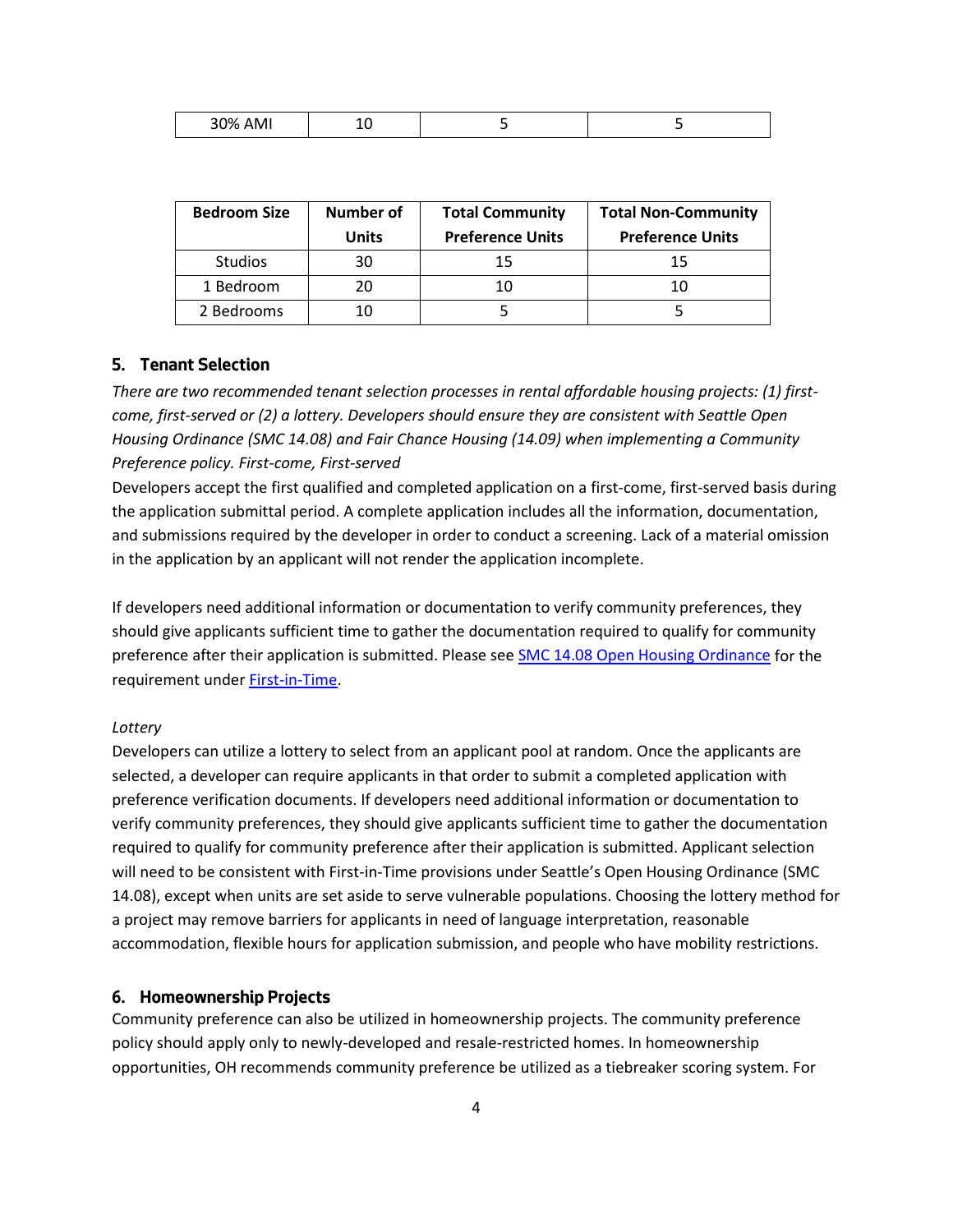example, if more than one eligible and qualified household has expressed interest in a specific home, community preference could be used to determine who is offered the opportunity.

Identifying potential homeowners for City-subsidized projects is dependent on homebuyer education and applicant readiness to meet all the financial requirements. Building an eligible homebuyer pool takes time. Best practices include outreach, education, and promotion of homebuyer readiness as an ongoing programmatic effort as opposed to conducting project-specific outreach as opportunities become available.

#### **7. Verification Documents**

The verification process is recommended to be as low-barrier as possible in order to allow for the greatest number of qualified applicants. Please refer to the OH list of recommended verification documents applicants can use to qualify for the three recommended preference types. Developers are welcome to expand the list of documents accepted, and will need to provide a verification document list for any additional preferences. It is best practice to provide as much information about the required documentation needed as early as possible. Ideally, documentation requirements should be listed on affirmative marketing materials, websites, and the housing application.

#### **8. Waitlist**

Developers may propose creating a waitlist for their project. A waitlist can be created exclusively for the preference units using the list of applicants that were not contacted during the initial lease up period of the project. A waitlist is used to fill any future vacancies and may need to be periodically updated. Federally-funded projects are required to maintain a waitlist.

#### **9. Plan Submission**

Sponsors can submit a Community Preference Plan to OH using the Community Preference Plan Template found on the [OH website.](http://www.seattle.gov/housing/programs-and-initiatives/community-preference) The plan should be submitted with the Affirmative Marketing Plan following an OH-funding award. After plans are reviewed by the review committee, a staff member from OH will contact the developer with any questions or concerns raised by the review committee. Incomplete plans will be returned to the developer.

#### **10. Technical Assistance**

Technical assistance includes providing information, training, and data resources to developers implementing community preference. OH will review the plan for completeness, and a review committee will identify any areas of concern regarding local and federal fair housing laws. SOCR will provide technical assistance to developers that is consistent with their mission and goals to advance civil rights, mitigate displacement, advance racial equity by increasing affordable housing options, and affirmatively furthering fair housing. Information or technical assistance provided by OH, SOCR or the